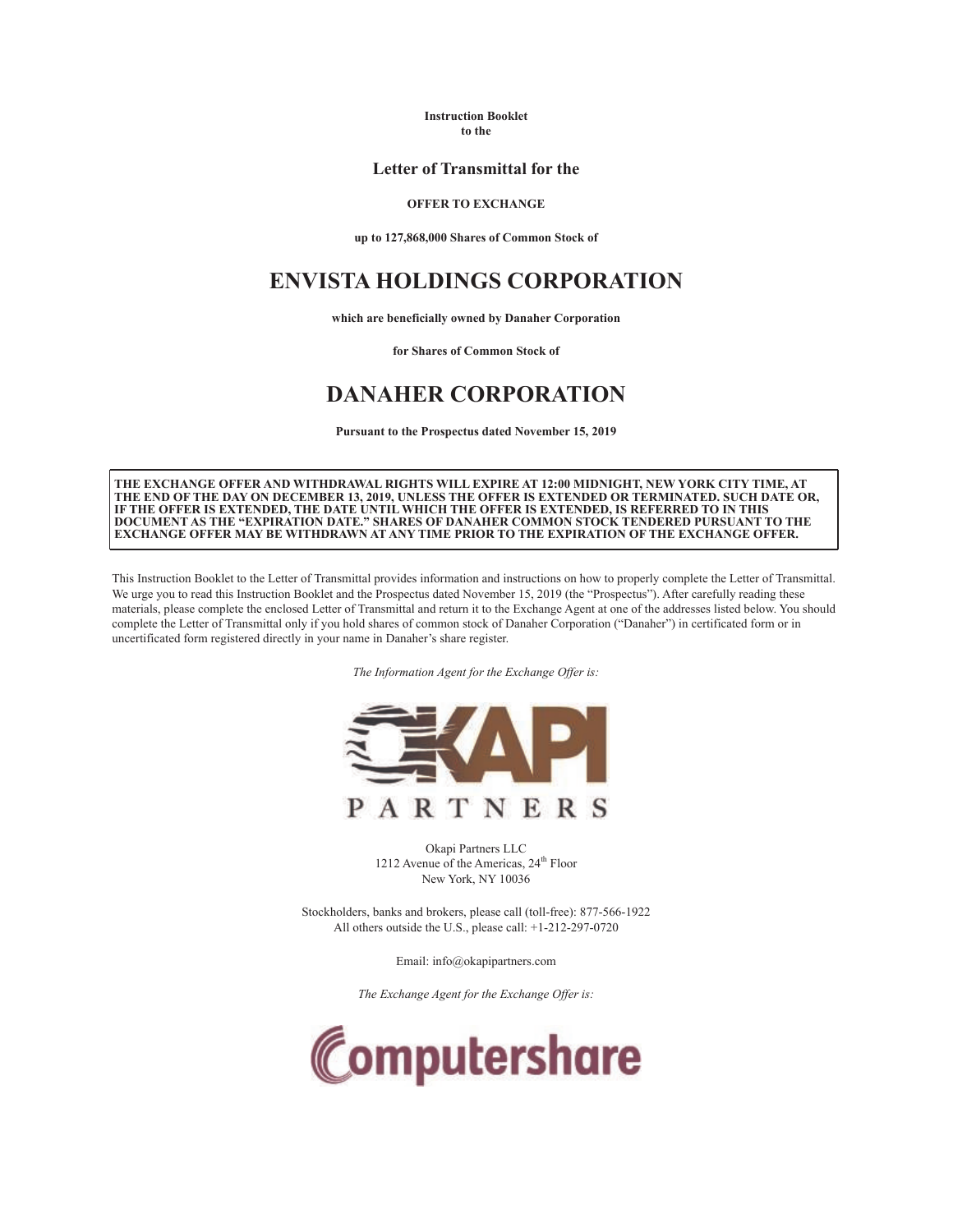Computershare Trust Company, N.A. Computershare Trust Company, N.A.

Attn: Corporate Actions Voluntary Offer P.O. Box 43011 Providence, RI 02940-3011

By First Class Mail: By Registered & Overnight Mail:

Attn: Corporate Actions Voluntary Offer 150 Royall Street Suite V

Canton, MA 02021

By Email (for Notice of Guaranteed Delivery or Notice of Withdrawal only): CANOTICEOFGUARANTEE@computershare.com

## **IMPORTANT-PLEASE READ THIS INSTRUCTION BOOKLET CAREFULLY BEFORE COMPLETING THE ENCLOSED LETTER OF TRANSMITTAL**

#### **INSTRUCTIONS**

**Forming Part of the Terms and Conditions of this Exchange Offer**

**IMPORTANT: IN ORDER FOR YOU TO PARTICIPATE IN THE EXCHANGE OFFER, THE EXCHANGE AGENT MUST RECEIVE, ON OR BEFORE 12:00 MIDNIGHT, NEW YORK CITY TIME, AT THE END OF THE DAY ON THE EXPIRATION DATE OF THE EXCHANGE OFFER, (A) (I) SHARE CERTIFICATES REPRESENTING ALL VALIDLY TENDERED SHARES OF DANAHER COMMON STOCK (OTHER THAN SHARES OF DANAHER COMMON STOCK IN UNCERTIFICATED FORM REGISTERED DIRECTLY IN DANAHER'S SHARE REGISTER), IN PROPER FORM FOR TRANSFER OR (II) WITH RESPECT TO SHARES DELIVERED BY BOOK-ENTRY TRANSFER THROUGH DTC, CONFIRMATION OF A BOOK-ENTRY TRANSFER OF THOSE SHARES IN THE EXCHANGE AGENT'S ACCOUNT AT DTC (A "DTC CONFIRMATION"); (B) THE LETTER OF TRANSMITTAL OR, IN THE CASE OF SHARES DELIVERED BY BOOK-ENTRY TRANSFER THROUGH DTC, AN AGENT'S MESSAGE; AND (C) ANY OTHER REQUIRED DOCUMENTS.**

**1. Signatures on Letter of Transmittal; Stock Powers and Endorsements.** If the Letter of Transmittal is signed by the registered holder(s) of the shares of Danaher Common Stock tendered thereby, the signature(s) must correspond with the name(s) as written on the face of the certificate (s) or as reflected on the Letter of Transmittal for shares of Danaher Common Stock in uncertificated form registered directly in Danaher's share register ("Direct Registration Shares"), in each case, without alteration, enlargement or any change whatsoever. If any of the shares of Danaher Common Stock tendered by the Letter of Transmittal are held of record by two or more joint owners, each such owner must sign the Letter of **Transmittal** 

If any of the shares of Danaher Common Stock tendered by the Letter of Transmittal are registered in different names on several certificates, it will be necessary to complete, sign and submit as many separate Letters of Transmittal as there are such different registrations.

If the Letter of Transmittal or any share certificate or stock power is signed by a trustee, executor, administrator, guardian, attorney-in-fact, officer of a corporation or other person acting in a fiduciary or representative capacity, such person should so indicate when signing, and must submit to the Exchange Agent proper evidence satisfactory to Danaher of the authority of such person to so act. Proper evidence of authority includes a power of attorney, a letter of testamentary, a letter of appointment or a Letter of Transmittal with a signature guarantee (as defined in Instruction 2).

If the Letter of Transmittal is signed by the registered holder(s) of the shares of Danaher Common Stock listed and transmitted thereby, no endorsements of share certificates or separate stock powers are required.

If the certificate(s) of Danaher Common Stock or Direct Registration Shares are registered in the name of a person other than the person who signs the Letter of Transmittal, and other than in the case of a trustee, executor, administrator, guardian, attorney-in-fact, officer of a corporation or other person acting in a fiduciary or representative capacity, the certificates must be endorsed or accompanied by appropriate stock powers, in either case, signed exactly as the name or names of the registered holder(s) appear on the face of the certificates or as reflected on the Letter of Transmittal for Direct Registration Shares, in each case, without alteration, enlargement or any change whatsoever, with the signature(s) on the certificates or stock powers guaranteed by an Eligible Institution (as defined below in Instruction 2).

#### **In the event that, pursuant to this Instruction 1 or Instruction 2 below, a signature guarantee is required to complete the Letter of Transmittal, holders of Direct Registration Shares who would otherwise have been eligible to submit the electronic Letter of Transmittal via the internet must complete and return the Letter of Transmittal to the Exchange Agent by mail.**

**2. Signature Guarantees.** All signatures on the Letter of Transmittal must be guaranteed by a firm which is a member in good standing of the Securities Transfer Agents Medallion Program or by an eligible guarantor institution (as defined in Rule 17Ad-15 under the Exchange Act) (each of the foregoing, an "Eligible Institution"), unless (a) the Letter of Transmittal is signed by the registered holder(s) of shares of Danaher Common Stock tendered therewith, and such holder(s) has (have) not completed the "Special Transfer Instructions" or "Special Delivery Instructions," as applicable, enclosed with the Letter of Transmittal or (b) such shares of Danaher Common Stock are tendered for the account of an Eligible Institution. Holders of Danaher Common Stock may also need to have any certificates they deliver endorsed or accompanied by a stock power, and the signature on such documents may also need to be guaranteed. See Instruction 1.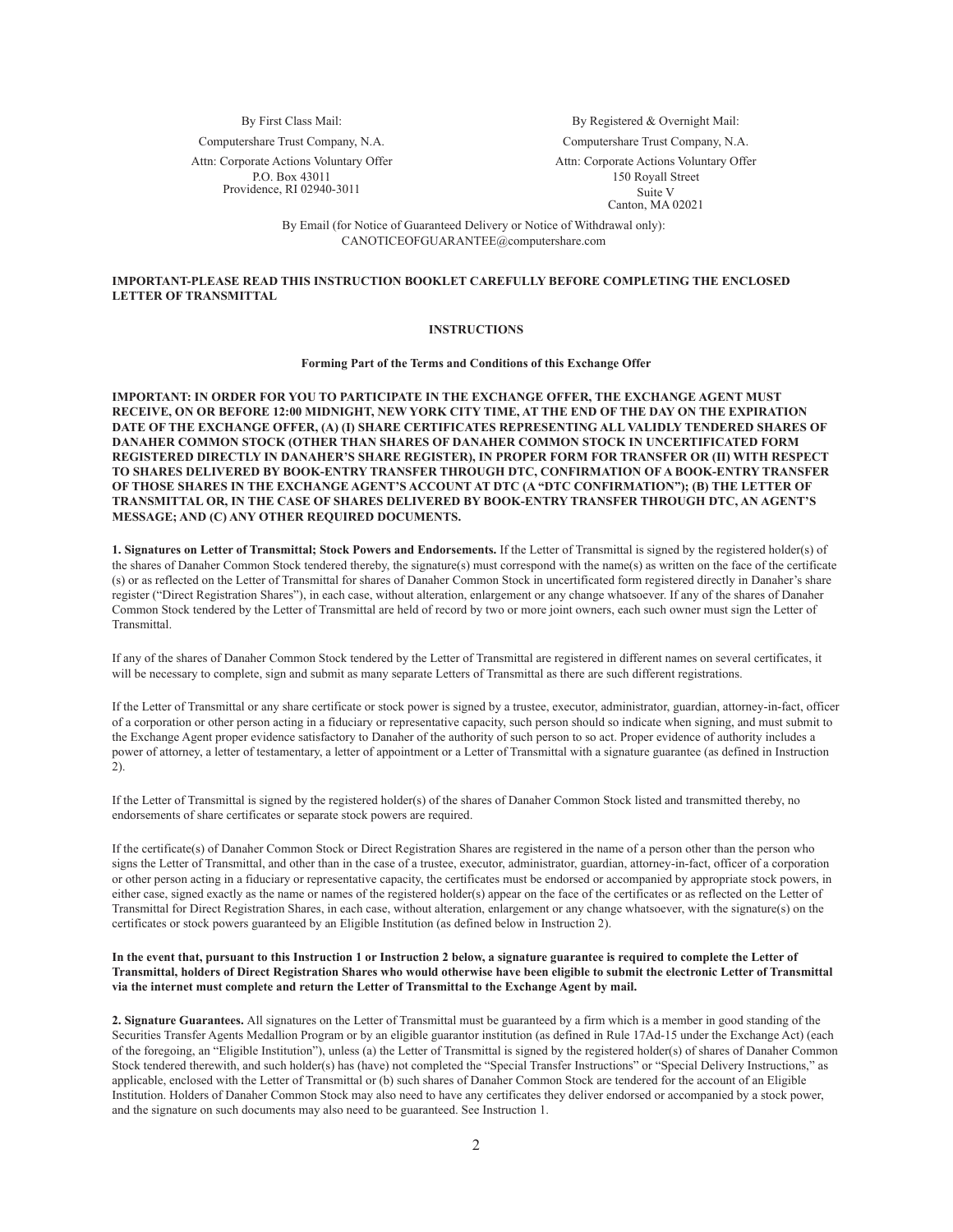**3. Delivery of Letter of Transmittal and Certificates or Book-Entry Confirmations.** The Letter of Transmittal shall be used (i) if you are tendering certificated shares and share certificates are forwarded with the Letter of Transmittal or pursuant to a Notice of Guaranteed Delivery, or (ii) if Direct Registration Shares registered in your name are to be tendered. If you are tendering certificated shares, you must return an original executed copy of the Letter of Transmittal or, if applicable, a Notice of Guaranteed Delivery to the Exchange Agent to one of the addresses set forth at the end of this Instruction Booklet. However, as more fully described in Instruction 4 below, you may use an email transmission to tender shares via a Notice of Guaranteed Delivery. If you are tendering Direct Registration Shares registered in your name, you may return an original executed copy of the Letter of Transmittal or, unless a signature guarantee is required, submit an electronic Letter of Transmittal via the internet at the website set forth on the front page of the enclosed Letter of Transmittal.

**Please do not send any share certificates, Letters of Transmittal or other documents directly to Danaher, Envista, the Information Agent or any of the dealer managers.** The Exchange Agent must receive, on or before the expiration date of the Exchange Offer at one of its mailing addresses set forth herein or, if applicable, via the dedicated website (and subject to the possibility of delivering a Notice of Guaranteed Delivery):

(i) (a) share certificates representing all tendered shares of Danaher Common Stock (other than any Direct Registration Shares), in proper form for transfer; or (b) in the case of shares delivered by book-entry transfer through DTC, a DTC Confirmation;

(ii) a Letter of Transmittal for shares of Danaher Common Stock, properly completed and duly executed (including any signature guarantees that may be required) or, in the case of shares delivered by book-entry transfer through DTC, an agent's message (as defined below); and

(iii) any other required documents (whether required by the Letter of Transmittal or otherwise).

**A properly completed and duly executed Letter of Transmittal (either in physical or electronic form, as appropriate) must accompany each delivery of shares to the Exchange Agent (whether such shares are certificated or are uncertificated Direct Registration Shares).**

**THE METHOD USED TO DELIVER THE SHARE CERTIFICATES OF SHARES OF DANAHER COMMON STOCK AND ALL OTHER REQUIRED DOCUMENTS, INCLUDING DELIVERY THROUGH DTC, IS AT THE ELECTION AND RISK OF THE TENDERING STOCKHOLDER. DELIVERY OF ALL SUCH DOCUMENTS IS NOT EFFECTIVE AND RISK OF LOSS OF THE SHARES DOES NOT PASS TO THE EXCHANGE AGENT UNTIL THE EXCHANGE AGENT RECEIVES SUCH DOCUMENTS (INCLUDING, IN THE CASE OF A BOOK-ENTRY TRANSFER THROUGH DTC, AN AGENT'S MESSAGE AND A DTC CONFIRMATION). IF DELIVERY IS BY MAIL, IT IS RECOMMENDED THAT ALL SUCH DOCUMENTS BE SENT BY PROPERLY INSURED REGISTERED MAIL WITH RETURN RECEIPT REQUESTED. IN ALL CASES, YOU SHOULD ALLOW SUFFICIENT TIME TO ENSURE TIMELY DELIVERY.**

No alternative, conditional or contingent tenders will be accepted. All tendering stockholders, by executing the Letter of Transmittal or causing an agent's message and a DTC Confirmation to be delivered, waive any right to receive any notice of the acceptance of their shares of Danaher Common Stock for exchange.

All questions as to the form of documents (including notices of withdrawal) and the validity, form, eligibility (including time of receipt) and acceptance for exchange of a tender of shares of Danaher Common Stock will be determined by Danaher in its sole discretion. Danaher may delegate such power in whole or in part to the Exchange Agent. A valid tender will not be deemed to have been made until all defects and irregularities have been cured or waived, but Danaher reserves the right to waive any irregularities or defects in the tender of any shares of Danaher Common Stock. Any such determinations may be challenged in a court of competent jurisdiction.

**If you hold Danaher Common Stock through a broker, dealer, commercial bank, trust company, custodian or similar institution, you should not use the Letter of Transmittal to direct the tender of your shares, but instead should follow the instructions sent to you by that institution.** That institution must notify DTC and cause it to transfer the shares into the Exchange Agent's account in accordance with DTC procedures. If that institution holds shares of Danaher stock through DTC, it must also ensure that the Exchange Agent receives a DTC Confirmation and an agent's message from DTC confirming the book-entry transfer of your shares of Danaher Common Stock. The term "agent's message" means a message, transmitted by DTC to, and received by, the Exchange Agent and forming a part of a book-entry confirmation, which states that DTC has received an express acknowledgment from the participant in DTC tendering the shares that are the subject of the accompanying DTC Confirmation that (i) such participant has received and agrees to be bound by the terms of the Letter of Transmittal and the related Instruction Booklet and (ii) Danaher may enforce such agreement against the participant.

**4. Notice of Guaranteed Delivery.** Stockholders (i) whose share certificates are not immediately available; (ii) who cannot comply with the procedures for book-entry transfer on a timely basis; or (iii) who cannot deliver shares or other required documents to the Exchange Agent on or before the expiration date of the Exchange Offer may still tender their shares by properly completing and duly executing a Notice of Guaranteed Delivery pursuant to the guaranteed delivery procedure described in the Prospectus under "The Exchange Offer-Procedures for Tendering." Those procedures require that:

1. such tender *must be* made by or through an Eligible Institution;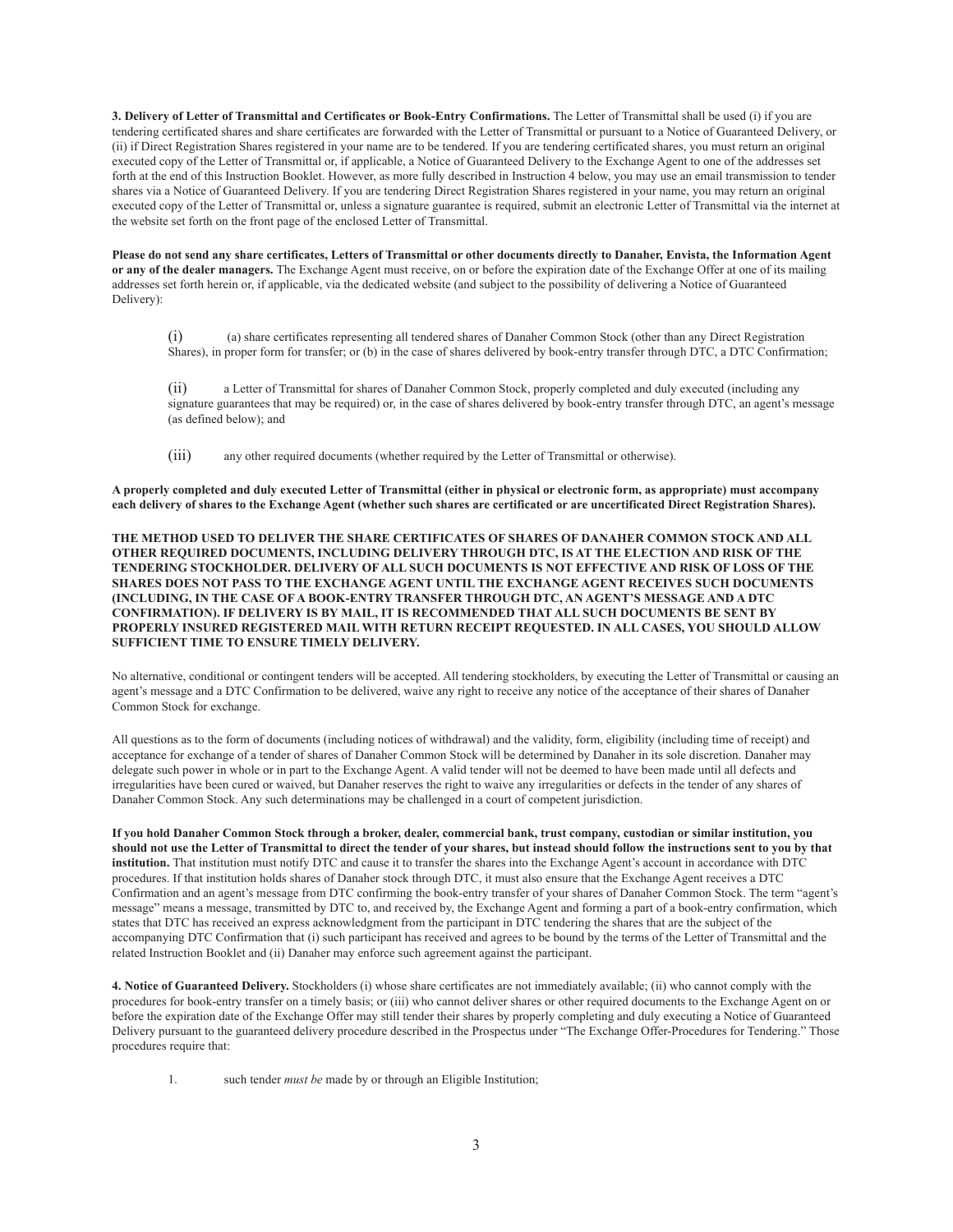2. on or before the expiration date of the Exchange Offer, the Exchange Agent must receive a properly completed and duly executed Notice of Guaranteed Delivery (substantially in the form provided by Danaher); and

3. by no later than 5:00 p.m., New York City time, on the second New York Stock Exchange trading day after the date of execution of such Notice of Guaranteed Delivery, the Exchange Agent must receive (A)(1) share certificates representing all validly tendered shares of Danaher Common Stock (other than Direct Registration Shares), in proper form for transfer or (2) with respect to shares delivered by book-entry transfer through DTC, a DTC Confirmation, (B) a letter of transmittal for shares of Danaher Common Stock, properly completed and duly executed (including any signature guarantees that may be required) or, in the case of shares delivered by book-entry transfer through DTC, an agent's message and (C) any other required documents, whether required by the Letter of Transmittal or otherwise.

Registered stockholders (including any participant in DTC whose name appears on a security position listing of DTC as the owner of shares of Danaher Common Stock) may transmit the Notice of Guaranteed Delivery by email transmission or mail it to the Exchange Agent. If you hold shares of Danaher Common Stock through a broker, dealer, commercial bank, trust company, custodian or similar institution, that institution must submit any Notice of Guaranteed Delivery on your behalf. You must, in all cases, include a Medallion guarantee by an eligible institution in the form set forth in the Notice of Guaranteed Delivery.

**5. Partial Tenders (Applicable Only to Persons Tendering Certificated Shares).** If you are tendering fewer than all of the shares of Danaher Common Stock evidenced by any share certificate you deliver to the Exchange Agent, you must check the applicable box and fill in the number of shares that you are tendering in the space provided on the second page of the Letter of Transmittal. In such cases, promptly after the expiration of the Exchange Offer, the Exchange Agent will credit the remainder of the shares of Danaher Common Stock that were evidenced by the certificate(s) but not tendered, to a Direct Registration Share account in the name of the registered holder(s) maintained by Danaher's transfer agent, unless otherwise provided below in Instruction 8 hereto. Unless you indicate otherwise, all of the shares of Danaher Common Stock represented by share certificates delivered to the Exchange Agent will be deemed to have been tendered. No share certificates are expected to be delivered to you, including in respect of any shares delivered to the Exchange Agent that were previously in certificated form.

**6. Inadequate Space.** If the space provided in the Letter of Transmittal is inadequate, the certificate numbers and/or the number of shares of Danaher Common Stock and any other required information should be listed on a separate schedule and attached to the Letter of Transmittal. Each page of such schedule should be separately signed in the same manner as the Letter of Transmittal is signed.

**7. Odd-Lot Shares.** Stockholders who directly or beneficially own fewer than 100 shares of Danaher Common Stock who wish to tender all of their shares of Danaher Common Stock will receive preferential treatment if the Exchange Offer is oversubscribed, in that all such shares of Danaher Common Stock tendered will be accepted for exchange and will not be subject to proration. Direct or beneficial holders of more than 100 shares of Danaher Common Stock, and those who own fewer than 100 shares of Danaher Common Stock but do not tender all of their shares, will be subject to proration. In addition, shares (or units in respect of shares) held on behalf of participants in the Savings Plans (as defined in the Prospectus) (each of which holds more than 100 shares of Danaher Common Stock) will be subject to proration.

**8. Special Issuance and Delivery Instructions.** If (i) a check for cash in lieu of fractional shares of Envista Common Stock or shares of Envista Common Stock are to be issued in the name of, and/or shares of Danaher Common Stock not tendered or not accepted for exchange are to be issued or returned to, a person other than the signer(s) of the Letter of Transmittal; or (ii) a check is to be mailed to a person other than the signer (s) of the Letter of Transmittal or to an address other than that shown in the box on the first page of the Letter of Transmittal, then the appropriate instructions in the "Special Transfer Instructions" and "Special Delivery Instructions," as applicable, enclosed with the Letter of Transmittal should be completed. If you intend to complete the "Special Transfer Instructions" or the "Special Delivery Instructions" pursuant to the preceding sentence, a signature guarantee will be required and you must complete and return the Letter of Transmittal to the Exchange Agent by mail. In the case of payment to or issuance in the name of a person other than the registered holder, satisfactory evidence of the payment of transfer taxes or exemption therefrom must be satisfied. If no instructions are given, shares of Danaher Common Stock not tendered or not accepted in the Exchange Offer and/or shares of Envista Common Stock will be credited in book-entry form in a book-entry share account, in the name of the registered holder maintained by Danaher's transfer agent.

With respect to any shares tendered through DTC, a Danaher stockholder may request that shares not exchanged be credited to a different account maintained at DTC by providing the appropriate instructions pursuant to DTC's applicable procedures. If no such instructions are given, all such shares not accepted will be returned by crediting the same account at DTC as the account from which such shares were delivered.

Physical certificates representing shares of Envista Common Stock will not be issued pursuant to the Exchange Offer. Instead, the Exchange Agent will cause shares of Envista Common Stock to be credited in book-entry form to direct registered accounts maintained by Envista's transfer agent for the benefit of the respective holders (or, in the case of shares tendered through DTC, to the account of DTC so that DTC can credit the relevant DTC participant and such participant can credit its respective account holders). Promptly following the crediting of shares to your respective direct registered account, you will receive a statement from Envista's transfer agent evidencing your holdings, as well as general information on the book-entry form of ownership.

**9. Requests for Assistance or Additional Copies.** You may direct any questions or requests for assistance to the Information Agent at its telephone number and address set forth on the first page of this Instruction Booklet, or to your broker, dealer, commercial bank, trust company, custodian or similar institution. You may obtain additional copies of the Prospectus, the Letter of Transmittal, this Instruction Booklet, the Notice of Guaranteed Delivery, the form of Notice of Withdrawal and other Exchange Offer materials from the Information Agent at Danaher's expense.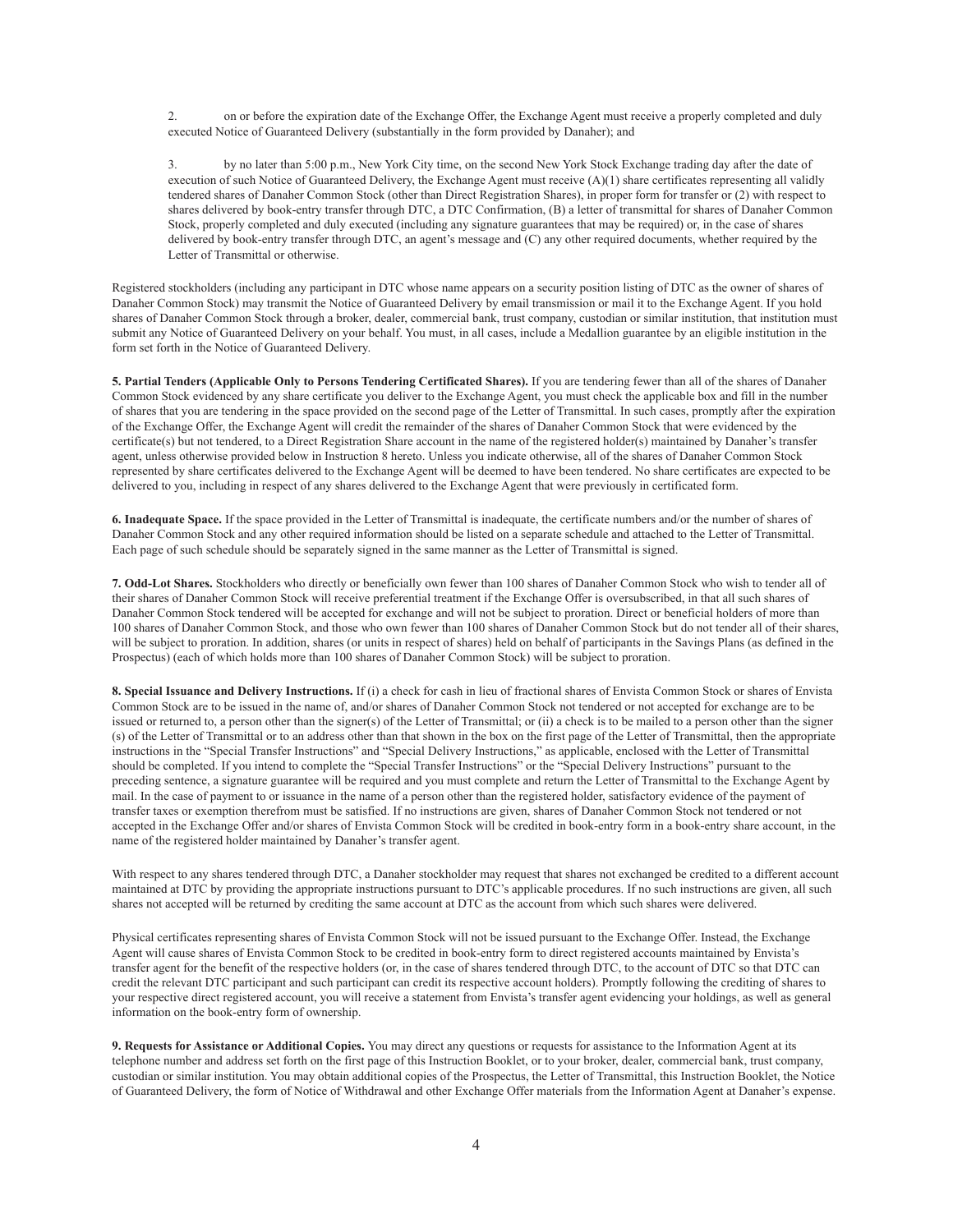**10. Backup Withholding.** In order to avoid U.S. federal "backup withholding" at a rate of 24% with respect to cash received in exchange for fractional shares pursuant to the Exchange Offer, each holder submitting shares of Danaher Common Stock in the Exchange Offer, or such holder's assignee (in either case, the "Payee"), must provide the Exchange Agent with the Payee's correct Taxpayer Identification Number ("TIN"), generally the stockholder's social security or federal employer identification number, on the Form W-9, which is provided in the Letter of Transmittal or, alternatively, must establish another basis for exemption from backup withholding. A Payee must cross out item (2) under Part II (Certification) of the Form W-9 if such Payee has been notified by the IRS that such Payee is currently subject to backup withholding because of underreporting interest or dividends on such Payee's tax return. In addition to potential penalties, failure to provide the correct information on the Form W-9 may subject the Payee to 24% federal backup withholding on any cash payments made to such Payee pursuant to the Exchange Offer. If the Payee has not been issued a TIN and has applied for one or intends to apply for one in the near future, such Payee should write "Applied For" in the space for the TIN and sign and date the Form W-9. If "Applied For" is written in the space for the TIN and the Exchange Agent is not provided with a TIN by the time of payment, the Exchange Agent will withhold 24% from any cash payments made to such Payee. A Payee that is not a U.S. person may qualify as an exempt recipient by submitting to the Exchange Agent a properly completed Form W-8BEN, W-8BEN-E, Form W-8ECI, Form W-8EXP or Form W-8IMY, as applicable (which can be obtained from the Internal Revenue Service (the "IRS") website http://www.irs.gov or by contacting the Exchange Agent) signed under penalty of perjury, attesting to that Payee's exempt status. Please see "Important U.S. Federal Tax Information" below.

**11. Lost, Stolen, Mutilated or Destroyed Certificates.** If any certificate(s) representing your shares of Danaher Common Stock have been lost, stolen, mutilated or destroyed, and you wish to tender these shares, you will need to contact Computershare Trust Company, N.A., the transfer agent for Danaher, at 800-546-5141 for instructions to obtain an Affidavit of Loss. The executed Affidavit of Loss will then be required to be submitted, together with the completed Letter of Transmittal, in order to tender your shares of Danaher Common Stock. In certain circumstances, you may be required to pay a fee in connection with obtaining the Affidavit of Loss. In addition, a bond may be required to be posted by you to secure against the risk the certificates may be subsequently re-circulated. You are urged to contact Computershare Trust Company, N.A. immediately in order to receive further instructions, to permit timely processing of this documentation and for a determination as to whether you will need to pay a fee or post a bond.

**12. Withdrawal.** You may withdraw your previously tendered shares of Danaher Common Stock at any time before 12:00 midnight, New York City time, at the end of the day on the expiration date of the Exchange Offer and, unless Danaher has previously accepted them pursuant to the Exchange Offer, such shares may also be withdrawn at any time after the expiration of 40 business days from the commencement of the Exchange Offer. Once Danaher accepts shares of Danaher Common Stock pursuant to the Exchange Offer, any tendering Danaher stockholders' tender is irrevocable. In order to withdraw your shares, you may provide either a written Notice of Withdrawal or an email transmission Notice of Withdrawal to the Exchange Agent, at one of its addresses or its email address, respectively, set forth on the back cover of the Prospectus. The Notice of Withdrawal must include the name of the person who tendered the shares of Danaher Common Stock, the number of shares to be withdrawn and, if different from that of the person who tendered those shares, the name of the registered holder of such shares. Danaher has provided to registered holders a form of Notice of Withdrawal, which they may use to withdraw their shares. You may obtain additional forms of Notices of Withdrawal from the Information Agent. Holders of Direct Registration Shares who tendered their shares via the internet may withdraw all or some of their shares through the same website used to tender such shares, instead of providing a written or emailed Notice of Withdrawal to the Exchange Agent.

If certificates have been delivered to the Exchange Agent, the name of the registered holder thereof and the serial numbers of the particular certificates evidencing such shares intended to be withdrawn must also be furnished to the Exchange Agent, as stated above, in order for you to receive certificates in return for any withdrawn shares.

If shares have been tendered pursuant to the procedures for book-entry tender through DTC, any notice of withdrawal must specify the name and number of the account at DTC to be credited with the withdrawn shares and must otherwise comply with DTC's procedures.

If you hold your shares through a broker, dealer, commercial bank, trust company, custodian or similar institution, you should consult that institution on the procedures you must comply with and the time by which such procedures must be completed in order for that institution to provide either a written Notice of Withdrawal or an email transmission Notice of Withdrawal to the Exchange Agent on your behalf before 12:00 midnight, New York City time, at the end of the day on the expiration date of the Exchange Offer. If you hold your shares through such an institution, that institution must deliver the Notice of Withdrawal with respect to any shares you wish to withdraw. In such a case, as a beneficial owner and not a registered stockholder, you will not be able to provide a Notice of Withdrawal for such shares directly to the Exchange Agent.

Any shares of Danaher Common Stock validly withdrawn will be deemed not to have been validly tendered for purposes of the Exchange Offer.

However, you may re-tender withdrawn shares of Danaher Common Stock by following one of the procedures described in the Prospectus under "The Exchange Officer-Procedures for Tendering" at any time prior to the expiration of the Exchange Offer.

*Withdrawing Your Shares After the Final Exchange Ratio Has Been Determined.* The final exchange ratio will be available by 5:30 p.m., New York City time, on the second trading day immediately preceding the expiration date of the Exchange Offer at *http://investors.danaher.com/ envista-exchange-offer* and from the Information Agent at 877-566-1922 (toll-free for stockholders, banks, and brokers) or +1-212-297-0720 (all others outside the U.S.). If you are a registered stockholder of Danaher Common Stock (which will include persons holding certificated shares or Direct Registration Shares) and you wish to withdraw your shares after the final exchange ratio has been determined, then you may deliver either a written Notice of Withdrawal or an email transmission Notice of Withdrawal to the Exchange Agent in the form of the Notice of Withdrawal or, if applicable, withdraw your shares through the website used to tender such shares, in each case, prior to 12:00 midnight, New York City time, at the end of the day on the expiration date of the Exchange Offer. Medallion guarantees will not be required for such withdrawal notices. If you